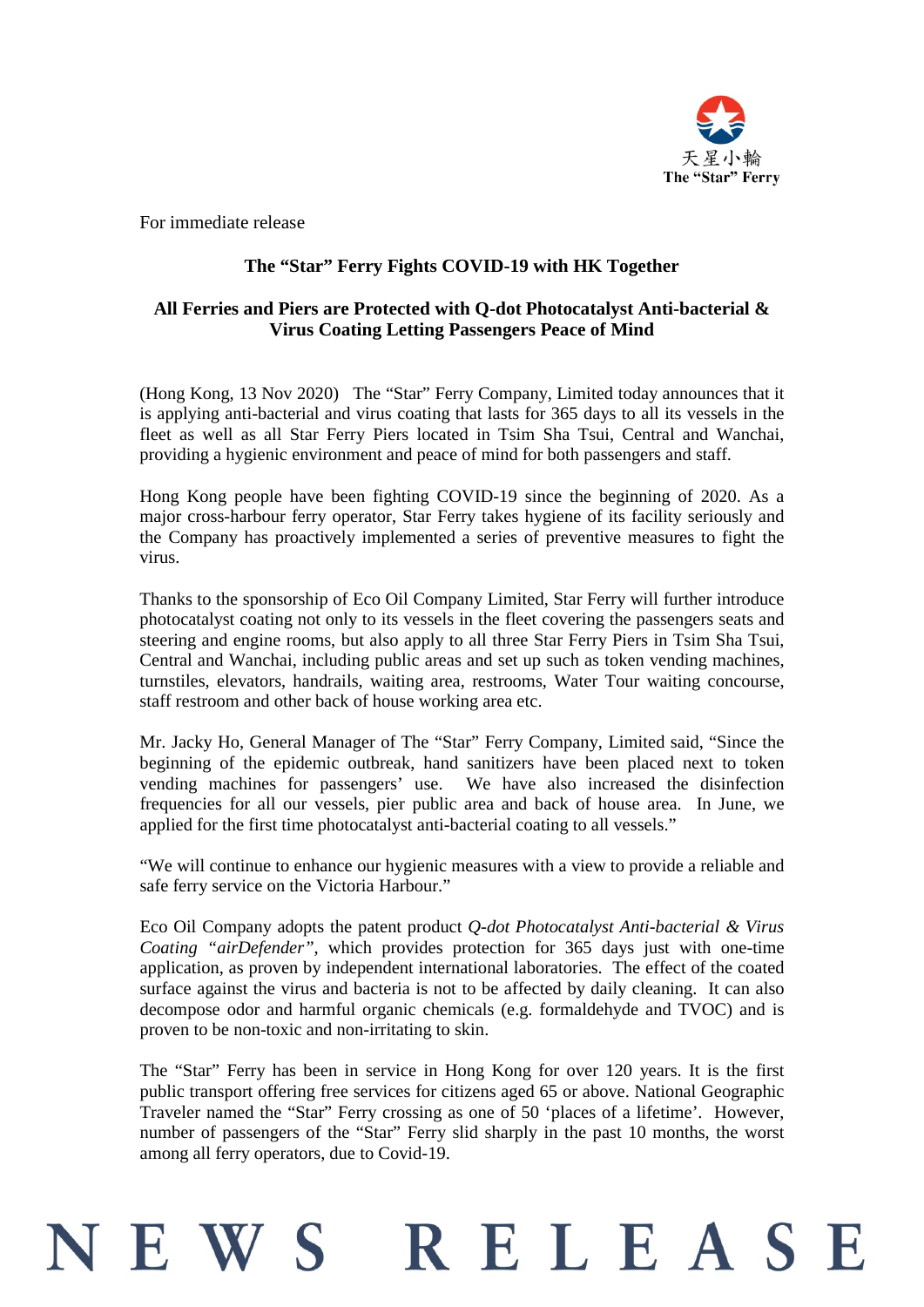#### **About Star Ferry**

The "Star" Ferry Company, Limited have been providing cross-harbour ferry services between Hong Kong Island to Kowloon since its establishment in 1898. Not only is The "Star" Ferry an essential part of Hong Kong transportation system, it has also become one of the most remarkable icon of the city. *National Geographic Traveler* named the "Star" Ferry crossing as one of 50 'places of a lifetime'. For more information, please visit: **[http://www.starferry.com.hk](http://www.starferry.com.hk/en/home)**

### **Photo captions**

Photo 1: (left to right) The "Star" Ferry General Manager Mr. Jacky Ho, Secretary for Transport and Housing Mr. Frank Chan, The "Star" Ferry Director Mr. Frankie Yick, and ECO Oil Company Limited Director Mr Alvin Li attended the The "Star" Ferry Fights COVID-19 with HK Together.